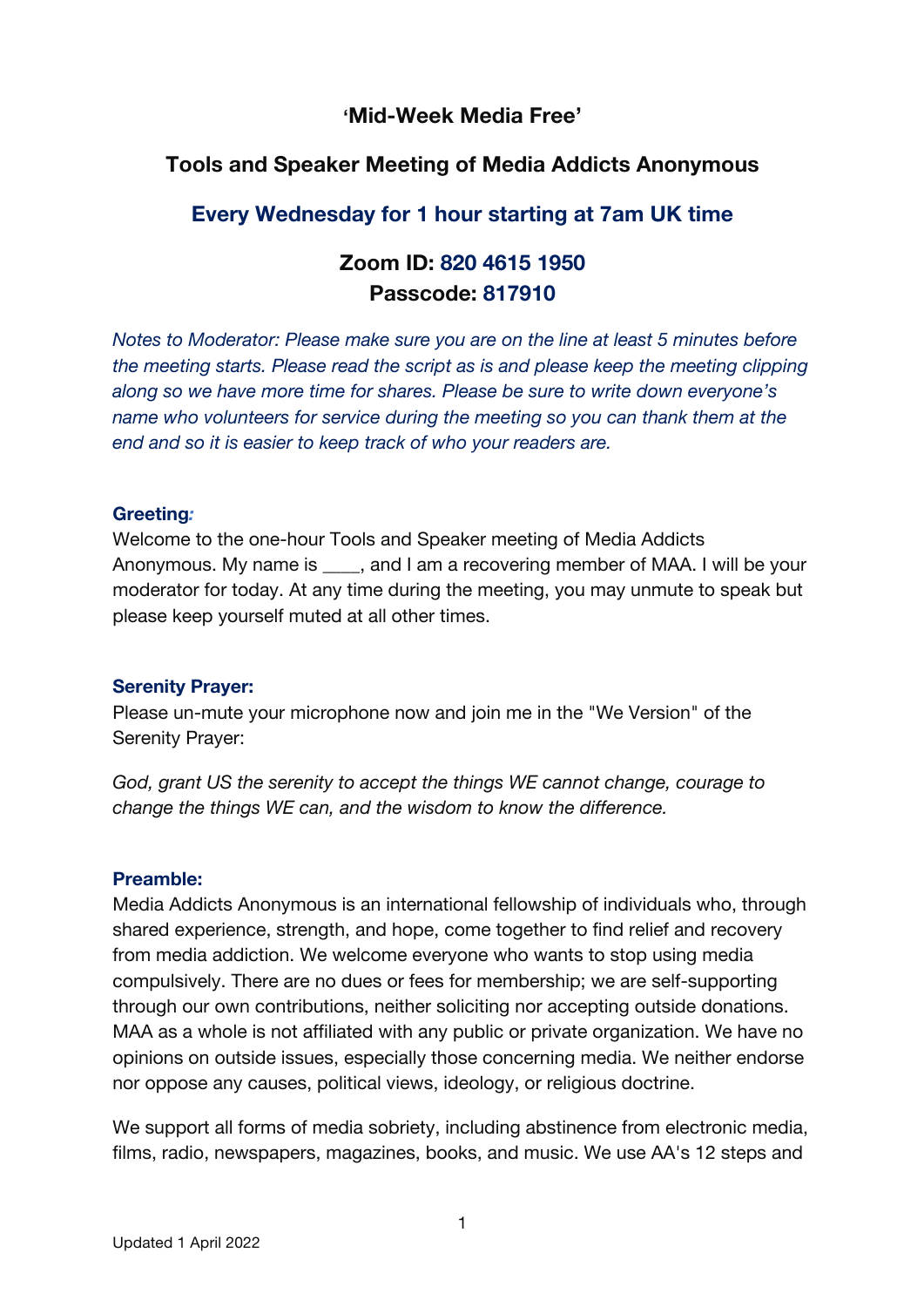12 traditions as our program of recovery and utilize the tools of MAA to clarify compulsive, obsessive, or destructive media-related behaviours and to develop strategies to improve our general quality of life.

Our primary purpose is to abstain from personal addictive media one day at a time and to carry the message of recovery to other media addicts who still suffer.

#### **Welcome Newcomers:**

Are there any newcomers to this meeting? Please un-mute and introduce yourself by telling us your name and location, so we can welcome you. *(Pause and wait for newcomers to respond.)*

It is suggested you attend at least six meetings so that you have time to identify with the speakers, begin to absorb the concepts, and learn more about the program.

Who would be willing to serve as newcomer greeter after the close of the meeting? *(If no one responds, ask again in 55 minutes during the Wrap Up.)*

### **Meeting Focus:**

This meeting focuses on newcomers, on the symptoms and on the tools of Media Addiction. We also have a speaker who has been fasting for at least one week from media and will qualify for ten minutes. Today, NAME has agreed to be our speaker.

We suggest as you listen to this meeting you put away all other devices you don't need right now and pay attention to all that is being said. By focusing on this meeting alone without distraction you will get this program much faster.

We are using media, i.e. the computer or phone, to recover from compulsive use of media. To meet this challenge, we suggest you only use the chat function to share your telephone number for outreach at end of the meeting or to communicate with the tech support or moderator. To avoid getting distracted, it may help to use "speaker view". And please keep your camera on throughout the meeting to promote a sense of connection and unity.

## **Readings:**

I need volunteers to be readers for this meeting. Who would like to give service by reading today? I will take 3 names.

MAA utilizes the Twelve Steps and Twelve Traditions, first developed by Alcoholics Anonymous, to recover from media addiction.

(name) will you please read the Twelve Steps of Media Addicts Anonymous?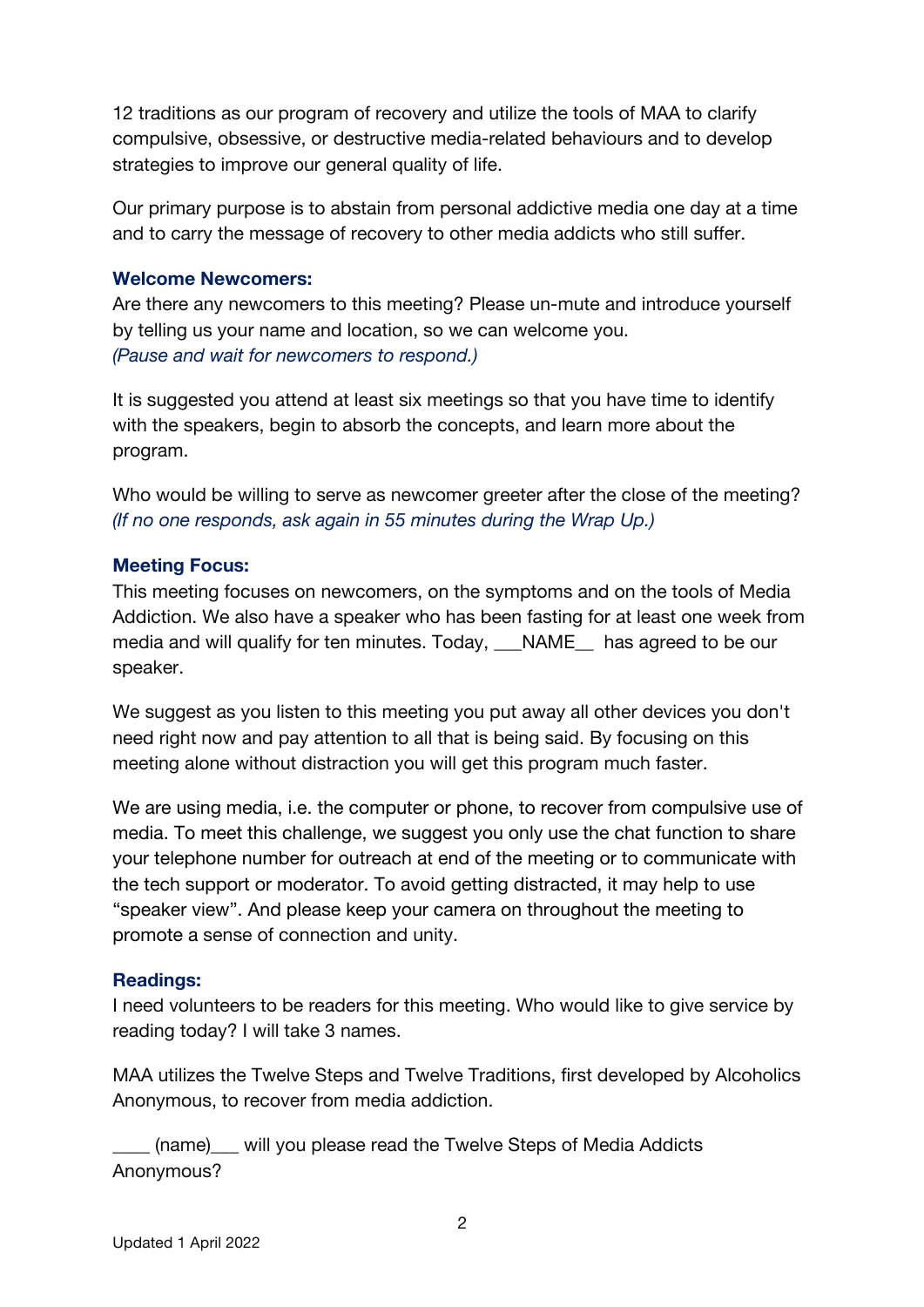### **The Twelve Steps of Media Addicts Anonymous**

Here are the steps we took, which are suggested as a program of recovery:

- 1. We admitted we were powerless over media—that our lives had become unmanageable.
- 2. Came to believe that a Power greater than ourselves could restore us to sanity.
- 3. Made a decision to turn our will and our lives over to the care of God as we understood God.
- 4. Made a searching and fearless moral inventory of ourselves.
- 5. Admitted to God, to ourselves, and to another human being the exact nature of our wrongs.
- 6. Were entirely ready to have God remove all these defects of character.
- 7. Humbly asked God to remove our shortcomings
- 8. Made a list of all persons we had harmed and became willing to make amends to them all.
- 9. Made direct amends to such people wherever possible, except when to do so would injure them or others.
- 10.Continued to take personal inventory and when we were wrong promptly admitted it.
- 11.Sought through prayer and meditation to improve our conscious contact with God as we understood God, praying only for knowledge of God's will for us and the power to carry that out.
- 12.Having had a spiritual awakening as the result of these steps, we tried to carry this message to other media addicts, and to practice these principles in all our affairs. (Pass)

*Moderator:* Thank you. I will now read the Tradition of the Month and the 12th **Tradition** 

#### **The Twelve Traditions of Media Addicts Anonymous**

- 1. Our common welfare should come first; personal recovery depends upon MAA unity.
- 2. For our group purpose there is but one ultimate authority—a loving Higher Power that may be expressed in our group conscience. Our leaders are but trusted servants; they do not govern.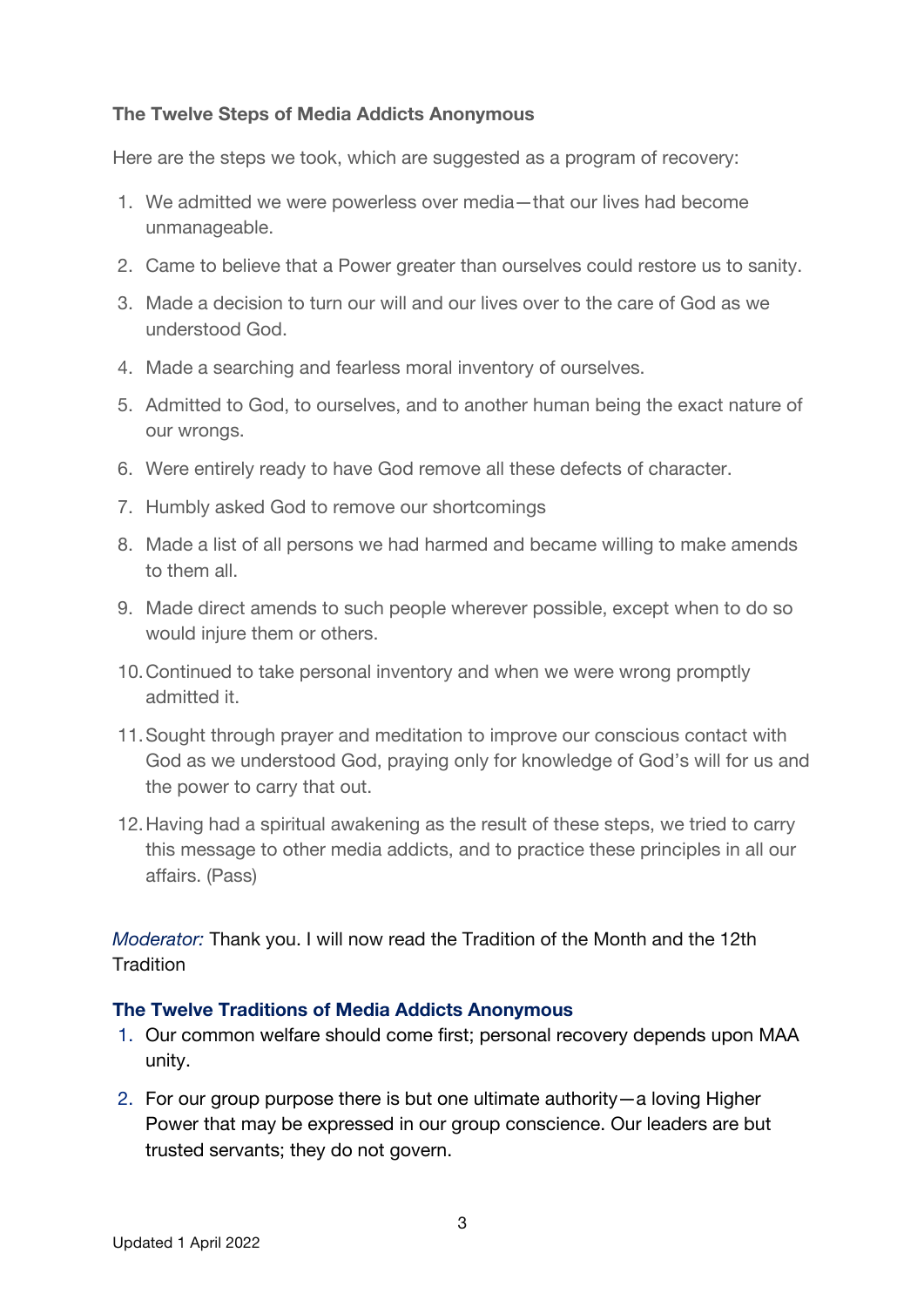- 3. The only requirement for MAA membership is a desire to stop compulsively using media.
- 4. Each group should be autonomous except in matters affecting other groups or MAA as a whole.
- 5. Each group has but one primary purpose—to carry its message to the media addict who still suffers.
- 6. An MAA group ought never endorse, finance, or lend the MAA name to any related facility or outside enterprise, lest problems of money, property, and prestige divert us from our primary purpose.
- 7. Every MAA group ought to be fully self-supporting, declining outside contributions.
- 8. Media Addicts Anonymous should remain forever nonprofessional, but our service centres may employ special workers.
- 9. MAA, as such, ought never be organized; but we may create service boards or committees directly responsible to those they serve.
- 10.Media Addicts Anonymous has no opinion on outside issues; hence the MAA name ought never be drawn into public controversy.
- 11.Our public relations policy is based on attraction rather than promotion; we need always maintain personal anonymity at the level of press, radio, and films.
- 12.Anonymity is the spiritual foundation of all our Traditions, ever reminding us to place principles before personalities.

## *Moderator:* **Media Addiction as a Disease of Mind and Body**

We of Media Addicts Anonymous view media addiction as an illness similar to alcoholism. Like drugs and alcohol, media addiction is both a physical and mental disease. The over-use of media destabilizes the prefrontal area of our brains. This is the area responsible for remembering details, planning, and prioritizing tasks.

When we compulsively use media, our frontal lobes go "off-line," weakening our ability to stop using media when we need to move on or go to bed. Media also affects the pleasure centre of the brain triggering a release of dopamine. Like drug addiction, more and more media is needed to induce the same pleasurable dopamine hit, eventually creating a dependency.

Because of these two mental and physical responses, media addicts have little or no defence against the first click. Therefore, we see media as a mind altering and mood-altering drug. Media becomes our dopamine high or our dope.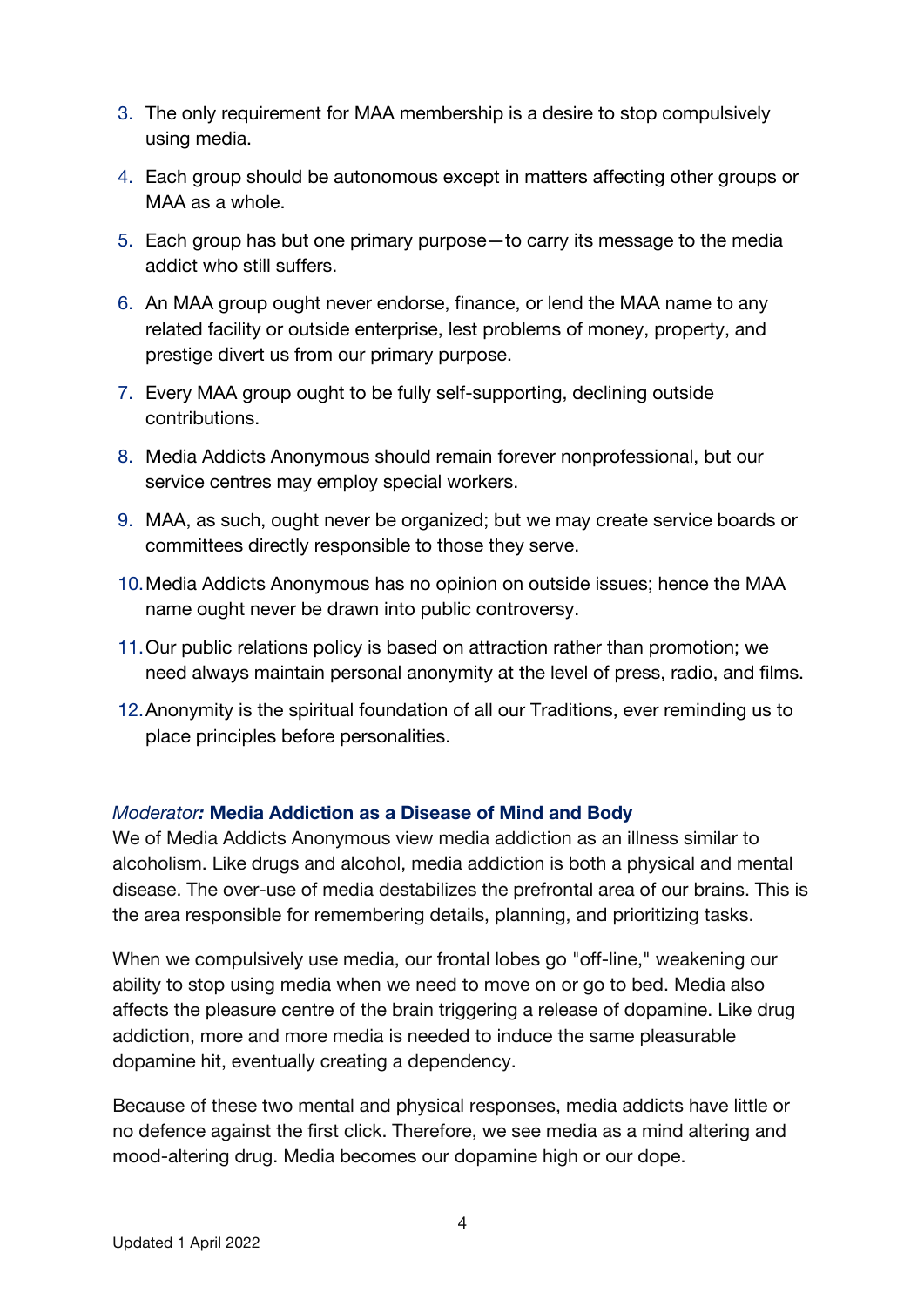We have found that when we compulsively binged on media for relief, reward, relaxation, recreation, and as a replacement for relationships, we ended up feeling remorse and regret. We call these the "7 R's of Media Insanity." We are here today to counter this insanity with another "R": the "R of Recovery".

Here is a list of the Signs and Symptoms of Media Addiction. See where you can identify.

(name) will you please read The Signs and Symptoms of Media Addiction

## **The Signs and Symptoms of Media Addiction**

- 1. Dissatisfaction with life— We depend on media for relief from our pain and problems. Media is our main source of relaxation, recreation, reward and relationship and we feel bored and empty when not using.
- 2. Time irreverence— Electronic media distract us from our goals as it takes priority over everything else. When bingeing or grazing we lose track of time and forget what is important.
- 3. Exhibiting risky behaviour—We endanger our life or other people's lives to get our media fix. We may drive while sending text messages, overeat while bingeing on TV or deprive ourselves of sleep while gaming.
- 4. Mental obsession— We are preoccupied with the news, social media etc., and so we want our devices with us at all times. We have fear-of-missing-out.
- 5. Isolation— We prefer to stay indoors on media rather than outdoors in nature or socialising. Even in the company of others we don't interact but lose ourselves in our devices, which makes us feel lonely and remorseful.
- 6. Compare and despair—Through our media use we compare ourselves with others and may create an online persona we think people will like and respect. Unable to live up to this ideal version of ourselves we end up in despair.
- 7. Avoidance of work and inability to plan and prioritise tasks— Because we use our time to be on media we procrastinate on necessary tasks and thus jeopardise the success of our education, work etc. Poor time management may lead to a crisis, often followed by a new binge.
- 8. Obsession with fantasy—Our need for romance and sex is increasingly satisfied through fantasy, as presented by media. We lose the ability to have real relationships because of unrealistic expectations. We become dissatisfied, feel disconnected and lonely.
- 9. Depression, shame, and dishonesty—Depressed and ashamed we lie about our media consumption. We tell ourselves we want to change our lives, but we don't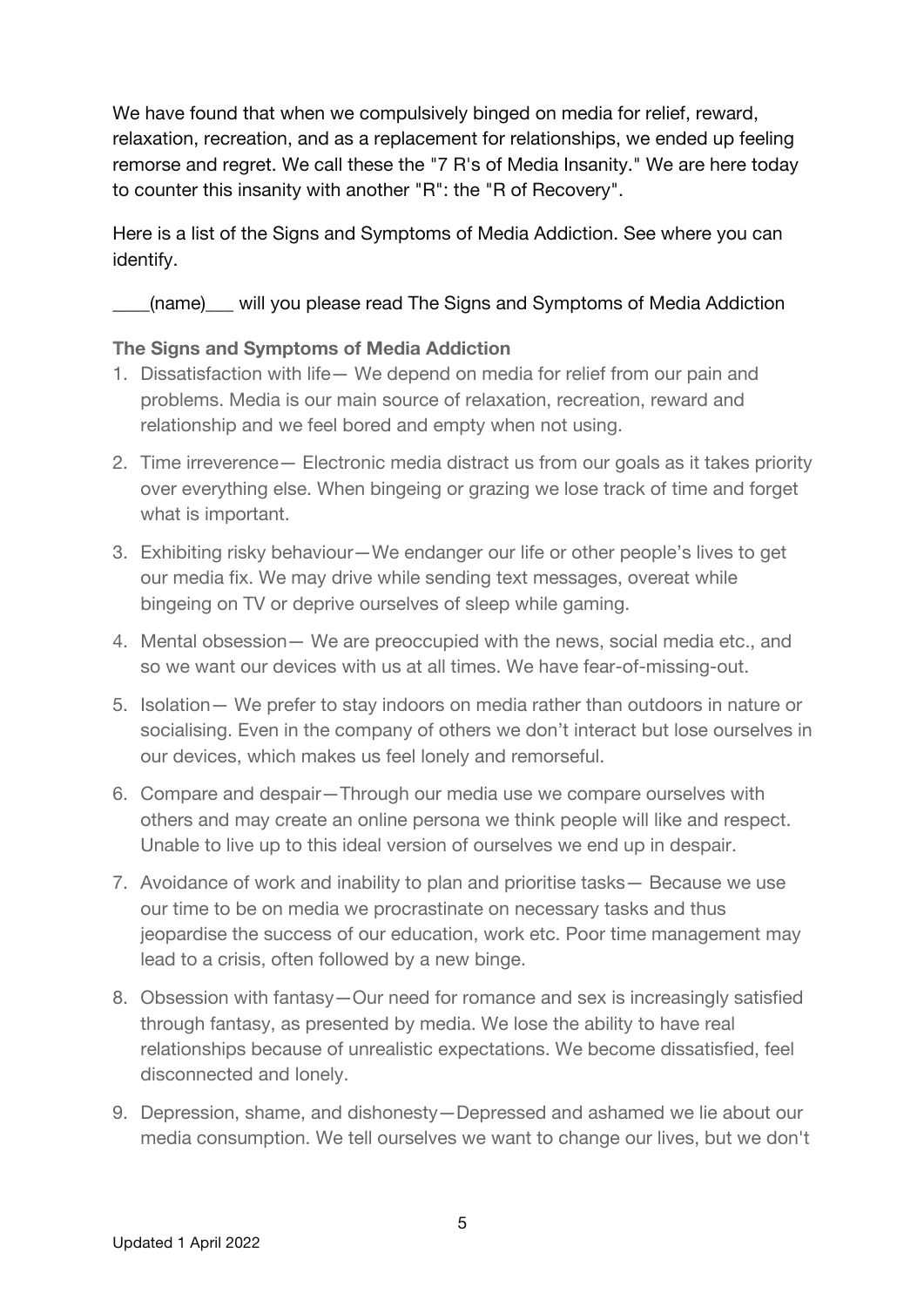know how to live without our electronic media. Some of us have suicidal thoughts.

- 10.Disconnection from our bodies and nature—We fail to meet our basic needs for rest, sleep, exercise, good nutrition, etc. We avoid the natural world and do not fully enjoy our senses.
- 11.Withdrawal and inability to stop—When we stop using media, we experience withdrawal symptoms such as cravings and agitation. We can't stay stopped and after giving in to our alcoholic media, we find it even harder to try to stop again.
- 12.Physical ailments—Our prolonged media use leads to backache, neck pain, headaches, disturbed sleep, carpal tunnel syndrome, as well as problems with our vision. (Pass)

*Moderator:* Thank you. If you identify with at least 5 of these signs of media addiction, you may be a media addict. You are in the right place. You are not alone, you are one of us, and you matter.

Besides working the Twelve Steps as explained in the Big Book of Alcoholics Anonymous, we also apply the following tools to help create and maintain a strong media recovery programme. We will be reading the short version of MAA's tools.

Please go to the literature page of our website for more detailed information on how to work these tools at mediaaddictsanonymous.org

\_\_\_\_ (name)\_\_\_ could you please read the Twelve Tools of Media Addicts Anonymous?

#### **The Twelve Tools of Media Addicts Anonymous**

- 1. Meetings—Meetings are a place we learn about our addiction. We stop isolating and gather with others who want to recover from media addiction.
- 2. Sponsorship—A sponsor is a media-sober member of MAA who has taken all Twelve Steps and is living the Steps and Traditions to the best of their ability. We ask a sponsor to guide us through the Twelve Steps of Recovery and help us create and use our media sobriety plan.
- 3. Media Awareness and Trigger Identification—We work closely with our sponsor to discover what behaviours trigger the "phenomenon of craving". These are the things that cause us to be out of control and compulsively use electronic media.
- 4. Media Fasting—We recommend fasting from any unnecessary media for a period of time. This helps us see our compulsion more clearly, start to break the cycle, and connect to ourselves and others in deeper and healthier ways.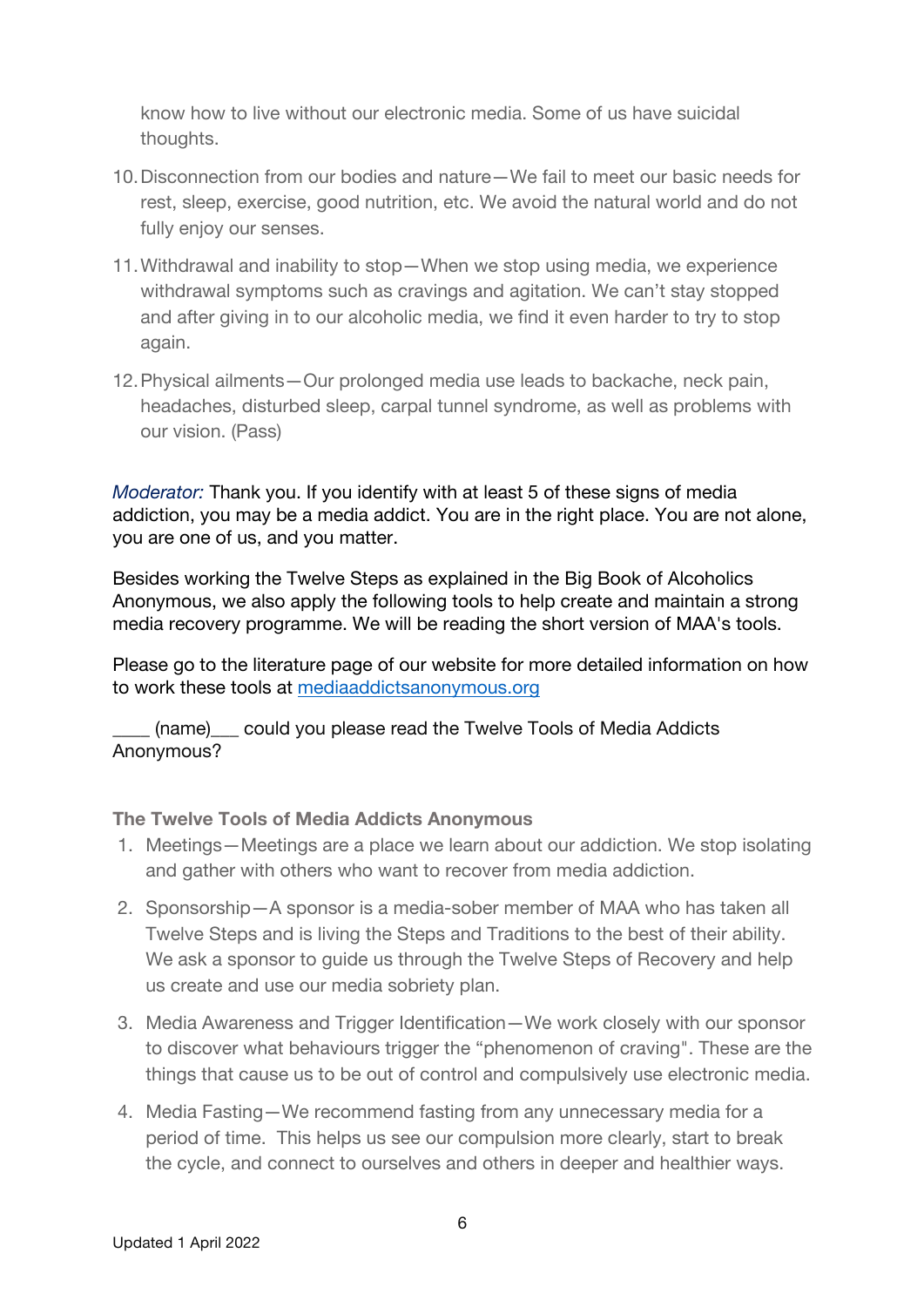- 5. Media Sobriety Plan—We make A "Media Sobriety Plan" to help us define what, when, how, where, and why we use our devices.
- 6. Media Replacement Plan—We make a Media Replacement Plan so that we will have enjoyable and healthy activities to replace media.
- 7. Media Withdrawal Plan—We make a Media Withdrawal Plan to help us cope with the moodiness, anxiety, boredom and agitation etc that we may feel when we stop using media. "Sobriety Action Partners," "Sobriety Action Meetings," out-reach calls, tracking urges and asking Higher Power to remove the obsession are a few of the strategies we include.
- 8. Daily Body Care Awareness and Adequate Sleep— We set a media curfew for ourselves and a regular bedtime, and we try to keep electronic media out of the bedroom. During the day we eat nourishing food and getting proper exercise and fresh air.
- 9. Meditation—We regularly take time to meditate, to feed our spirits in ways that electronic media never could.
- 10.Literature—We read the Big Book of Alcoholics Anonymous and other Twelve Step literature to reinforce our understanding of addiction and how to recover.
- 11.Writing—We write daily to help us gain a wider perspective on our difficulties and our disease.
- 12.Service—Carrying the message to the media addict who still suffers is the basic purpose of our Fellowship. Any form of service, no matter how small, which helps reach a fellow sufferer adds to the quality of our own recovery. (Pass)

*Moderator:* Thank you all for reading.

#### **Timekeeper:**

Who will be our timekeeper for today? Thank you.

## **Speaker:**

Our speaker, \_\_\_\_\_\_\_\_\_, will now qualify for 10 minutes. \_\_(Timekeeper)\_\_, please let them know when 8 minutes are up and when their qualification has ended.

## **Open Sharing:**

Thank you, \_\_\_\_, for sharing your experience, strength and hope with us today. We will now open the meeting for sharing. When you share, please tell us your name and, if you're comfortable, your location. This helps to facilitate connection and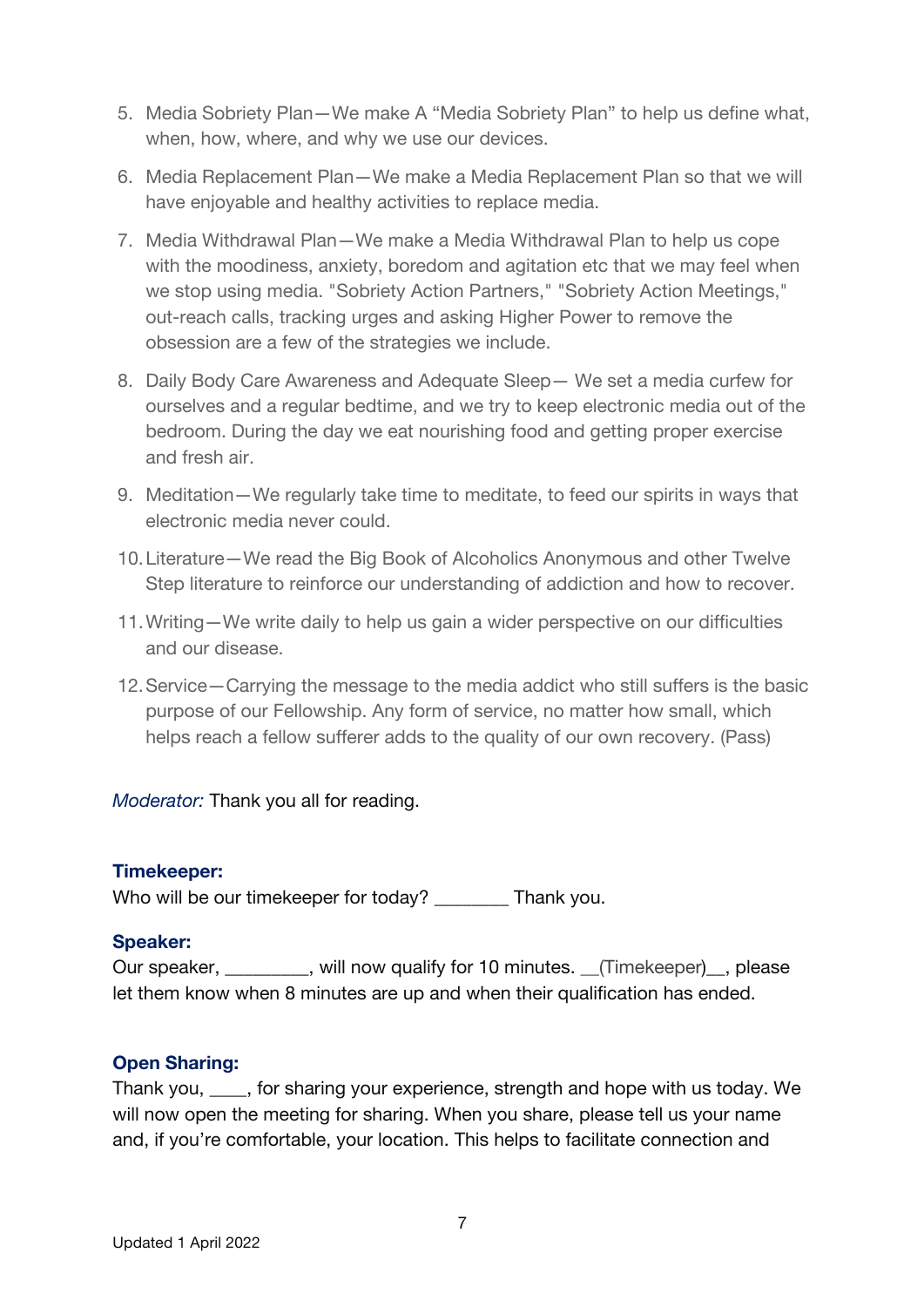outreach. We ask members to focus sharing on the symptoms of their addiction and the tools of recovery from media.

To maintain the serenity of the meeting, we do not engage in cross talk. We define cross talk as interrupting, directly addressing another speaker, commenting on someone else's share, giving advice, or making suggestions.

To keep this meeting safe for all members, we abstain from naming media titles or discussing the specific content of our addictive media. Please do not interrupt the speakers. Please allow the moderator to address all interruptions or issues.

\_\_(Timekeeper)\_\_, will you please let the person sharing know when two minutes are up and again at three minutes when their share has ended?

For those who are sharing, please acknowledge the timekeeper's warning by saying, "Thank you," and when time is called, please wrap up your share. I will take three names to begin with. Who would like to speak?

#### **Wrap Up at 55 minutes:**

That's all the time we have for sharing today. If you did not have a chance to share at this portion of the meeting, you can share during the fellowship time after we close.

#### *If no one has already volunteered to be newcomer greeter, ask:*

Who would be willing to serve as newcomer greeter after the close of this meeting?

I'd like to thank for their qualification; for keeping time;  $\frac{1}{2}$ , and for doing the readings; for being our newcomer greeter and for doing the tech support. Again, I'm Thank you for letting me serve today as your moderator.

#### **Seventh Tradition:**

It is now time for the 7th Tradition and announcements. MAA has no dues or fees. We are self-supporting through our own contributions, which are for the development of MAA literature, costs incurred by the MAA General Service Board, and the maintenance of the MAA website at mediaaddictsanonymous.org.

Contributions can be made via PayPal on the MAA website. Please give what you can, and if you can give nothing at this time, keep coming back because you are more important than your money.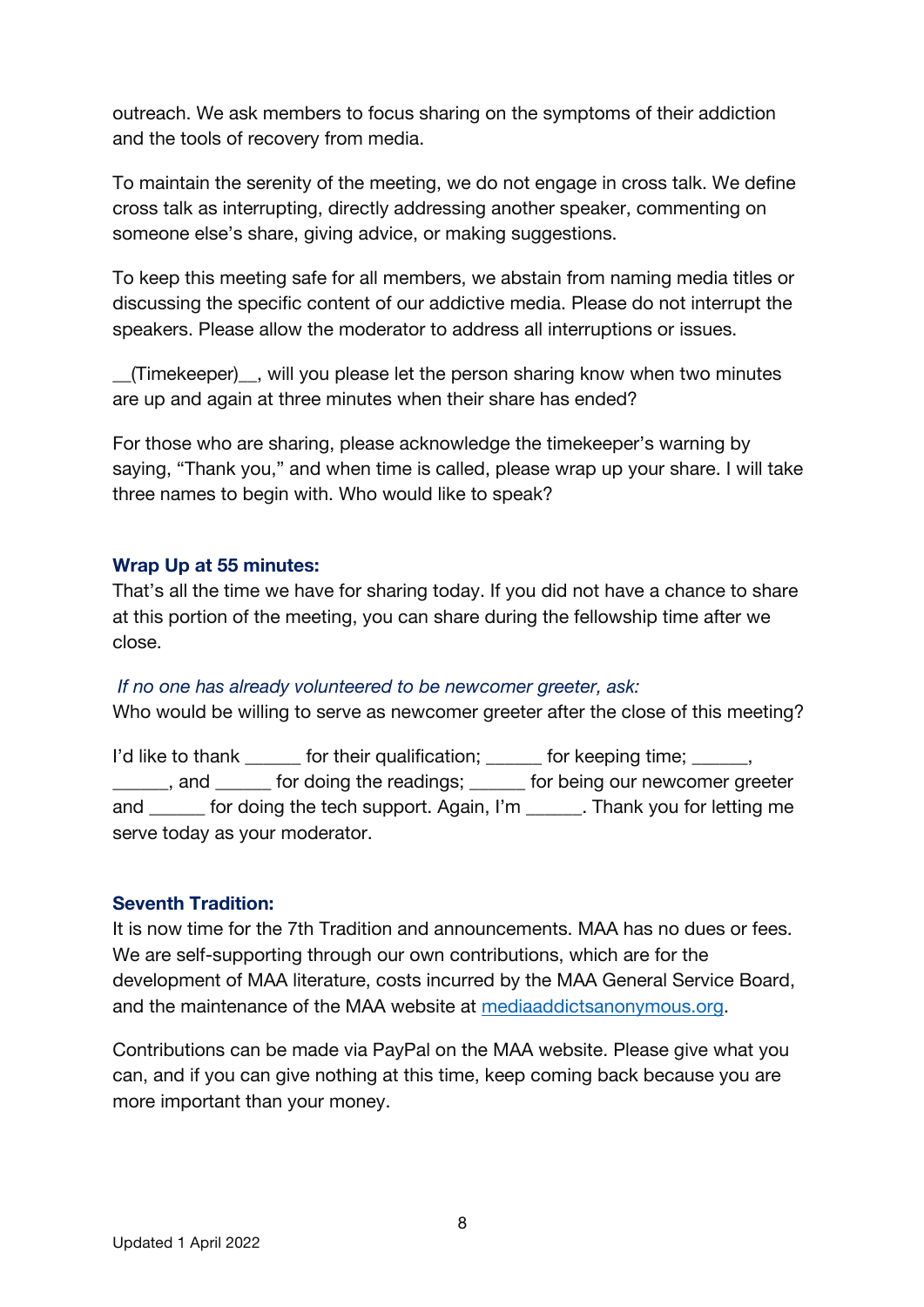#### **Announcements:**

There are MAA meetings every day of the week. Please check our MAA website for details.

We will now take 2 minutes for announcements. \_\_\_(Timekeeper)\_\_\_, will you please let us know when two minutes are up? Are there any MAA related announcements?

### **The Step 9 Promises:**

Who would be willing to read the Step 9 Promises from page 83 in the Big Book?

If we are painstaking about this phase of our development, we will be amazed before we are half way through. We are going to know a new freedom and a new happiness. We will not regret the past nor wish to shut the door on it. We will comprehend the word serenity and we will know peace. No matter how far down the scale we have gone, we will see how our experience can benefit others. That feeling of uselessness and self-pity will disappear. We will lose interest in selfish things and gain interest in our fellows. Self-seeking will slip away. Our whole attitude and outlook upon life will change. Fear of people and of economic insecurity will leave us. We will intuitively know how to handle situations, which used to baffle us. We will suddenly realize that God is doing for us what we could not do for ourselves. Are these extravagant promises? We think not. They are being fulfilled among us—sometimes quickly, sometimes slowly. They will always materialize if we work for them. (Pass)

Thank you for reading.

#### **Number Exchange:**

Before we close the meeting, we'll exchange names for outreach. If you want to contact someone you heard on today's meeting or leave your own for outreach, sponsorship or if you are looking for an action partner, please write your number in the chat now. Please include any country codes, if you are on WhatsApp and what time zone you are in.

#### **Closing:**

In closing, the opinions expressed here today are strictly those of the individuals who gave them. The things we have heard here are spoken in confidence and should be treated as confidential. We do not take outside the meeting whom we hear at the meeting.

If we try to absorb what we have heard, we are bound to gain a better understanding of the way to handle our problems and begin to change our lives. Let us talk to each other, reason things out with someone else, and let there be no gossip or criticism of one another, but only love, understanding, and fellowship.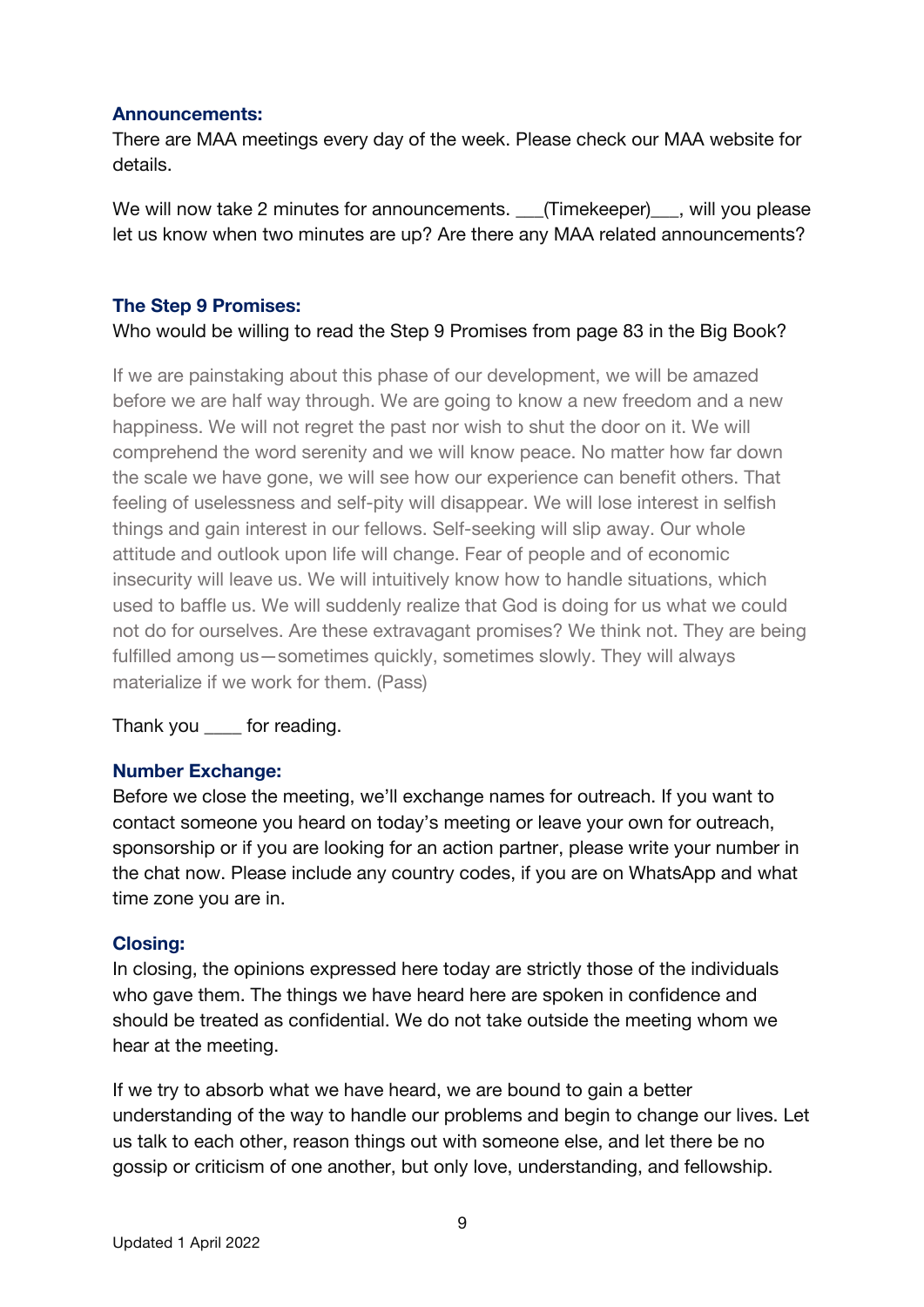#### **Closing: moment of silence and prayer**

Can we please take a moment of silence for a brief prayer for the still suffering media addict both inside and outside these rooms.

*(Pause for about 20 seconds)*

Thank you

Please un-mute yourself and will all who care to join me in saying the in the "We Version" of the Serenity Prayer:

*God, grant US the serenity to accept the things WE cannot change, courage to change the things WE can, and the wisdom to know the difference.*

Thank you everyone for a great meeting.

Are there any non-MAA related announcements?

I will now turn the meeting over to our Newcomer Greeter \_\_\_\_\_\_\_\_\_\_

(Meeting ends at latest 20 minutes past the hour)

Join Zoom Meeting

https://us02web.zoom.us/j/85323023240?pwd=a2xzQzlvUmpuSjZ4Q24rSTR3QmV GZz09

Meeting ID: 853 2302 3240

Passcode: Backup

One tap mobile

+16465588656,,85323023240#,,,,\*856574# US (New York)

+16699009128,,85323023240#,,,,\*856574# US (San Jose)

Dial by your location

+1 646 558 8656 US (New York)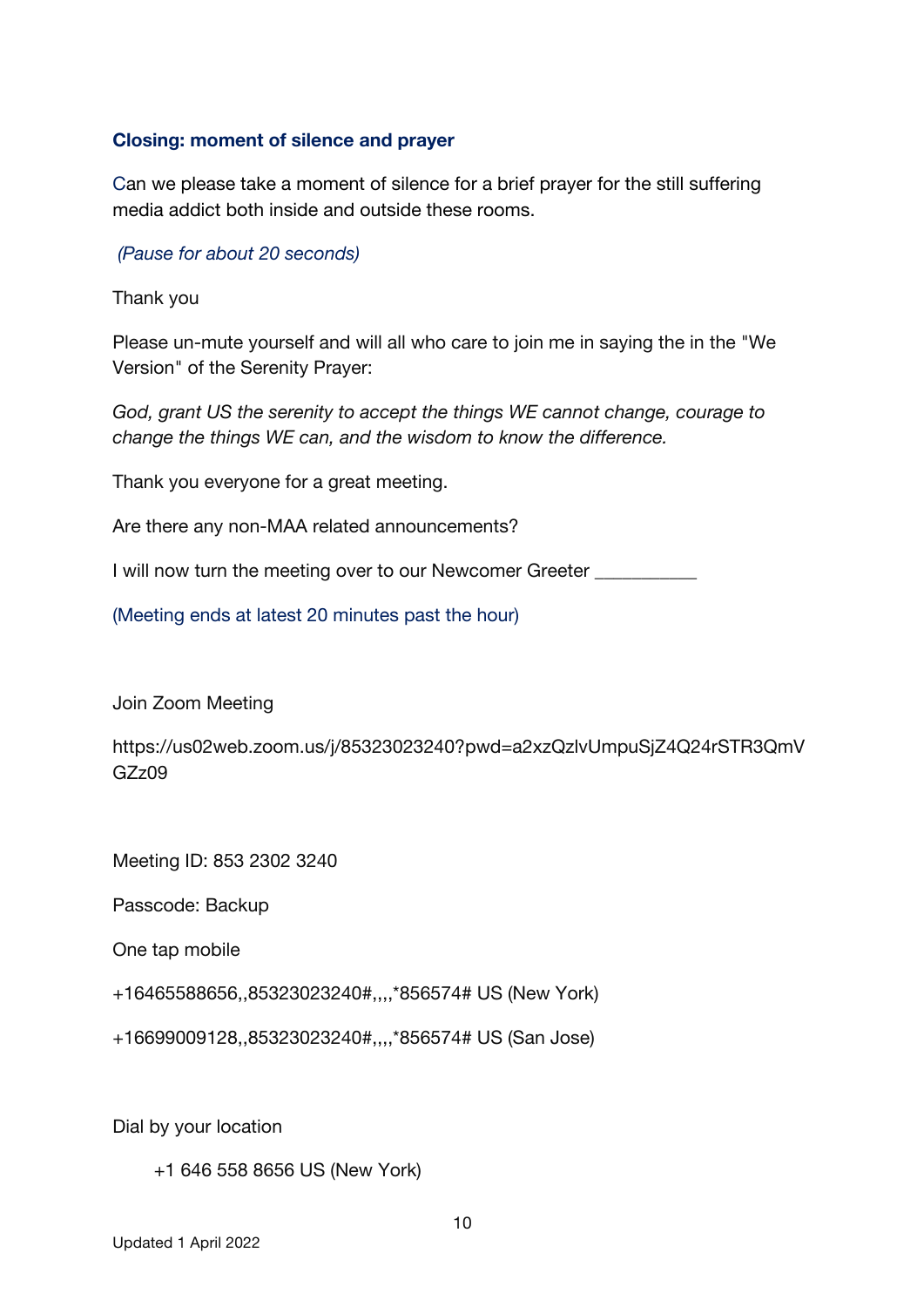+1 669 900 9128 US (San Jose)

+1 253 215 8782 US (Tacoma)

+1 301 715 8592 US (Washington DC)

+1 312 626 6799 US (Chicago)

+1 346 248 7799 US (Houston)

Meeting ID: 853 2302 3240

Passcode: 856574

Find your local number: https://us02web.zoom.us/u/kcwwTF1M94

Join Zoom Meeting

https://us02web.zoom.us/j/86336320663?pwd=TnBmR3lTL2wraURmdndaekR1aEx 5dz09

Meeting ID: 863 3632 0663

Passcode: Backup

One tap mobile

```
+16699009128,,86336320663#,,,,*390483# US (San Jose)
```
+12532158782,,86336320663#,,,,\*390483# US (Tacoma)

Dial by your location

+1 669 900 9128 US (San Jose)

- +1 253 215 8782 US (Tacoma)
- +1 301 715 8592 US (Washington DC)
- +1 312 626 6799 US (Chicago)
- +1 346 248 7799 US (Houston)
- +1 646 558 8656 US (New York)